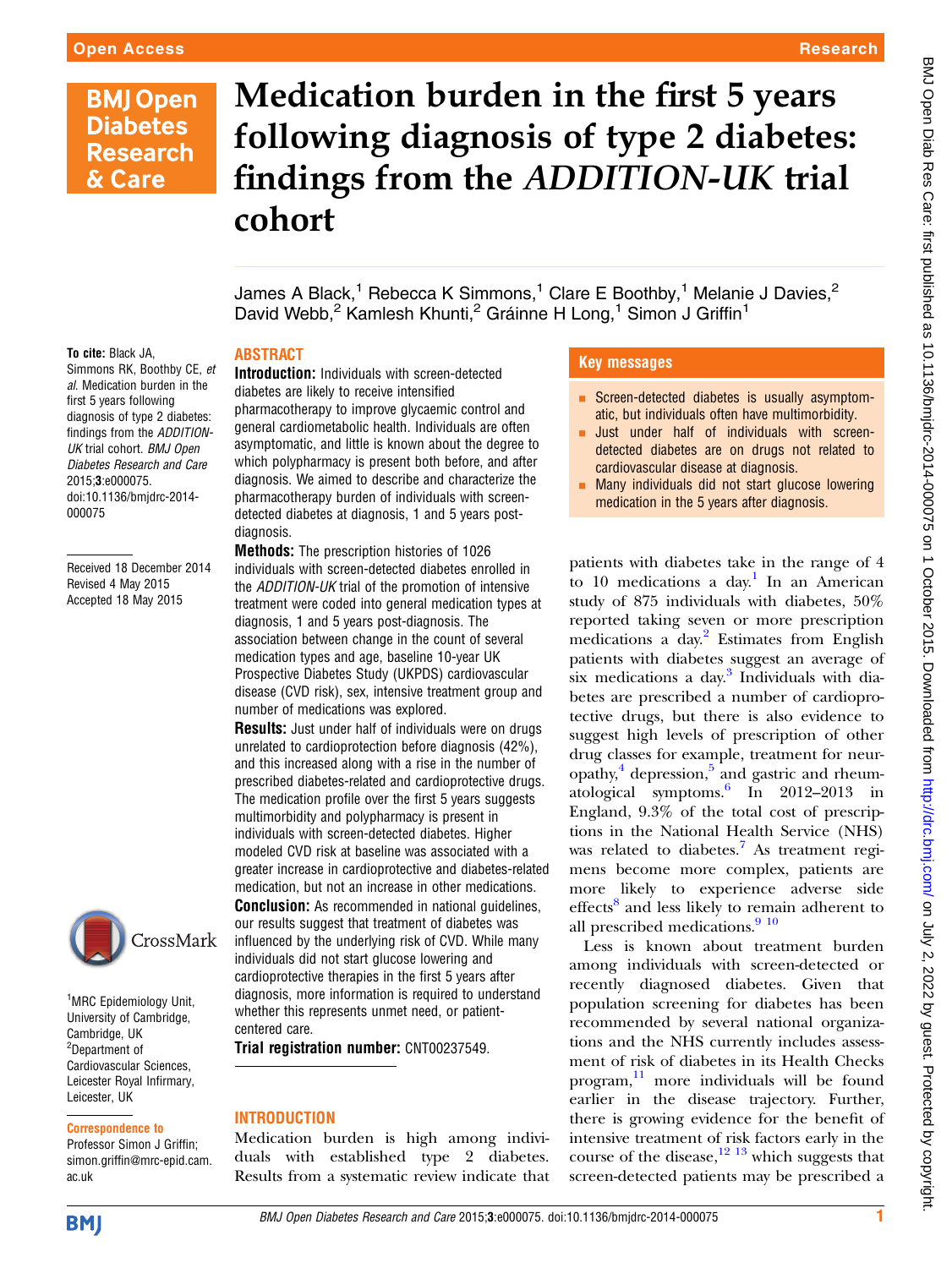larger number of cardioprotective drugs earlier than they might previously have been. Although there is some evidence that improved medication adherence may improve health-related quality of life in symptomatic patients with diabetes, $14^{115}$  individuals earlier in the disease trajectory are unlikely to have symptoms and may be less likely to adhere to complex medication regimes.[16 17](#page-7-0) There is currently little knowledge of medication burden in people with screen-detected diabetes, many of whom will have few or no symptoms. Guidelines promote a multifactorial approach to diabetes care from diagnosis that includes pharmacotherapy for multiple cardiovascular disease (CVD)-related conditions.[18 19](#page-7-0) Despite the increasing number of individuals with screen-detected diabetes, many of whom have comorbidities, there is an absence of knowledge about what the pharmacotherapy burden is at diagnosis in this population, and how it changes in the first 5 years. It is important that this is described so that patients and practitioners are informed about the likely course and burden of treatment. We aimed to (1) describe medication burden at diagnosis, 1 and 5 years in individuals with screen-detected diabetes and (2) examine if age, sex, intensive treatment or modeled 10-year CVD risk was associated with the number of drugs individuals were prescribed at 5 years after diagnosis.

#### **METHODS**

The ADDITION study is a primary care-based screening and intervention study for type 2 diabetes (ClinicalTrials.gov, CNT00237549). It was carried out in Denmark, the Netherlands and two UK centers (Leicester and Cambridge). The study has been described in detail elsewhere.<sup>13 20 21</sup> In this paper we describe data from the two UK centers. Briefly, individuals aged 40–69 years in Leicester were invited to attend an Oral Glucose Tolerance Test (OGTT). Individuals in Cambridge aged 40–69 years with a high risk of diabetes in Cambridge (Cambridge Risk Score<sup>[22](#page-7-0)</sup>  $\geq$ 0.17) were invited to a stepwise screening program including a random capillary glucose test and glycated hemoglobin, followed by a fasting capillary glucose test and a confirmatory OGTT. Individuals were diagnosed using the WHO 1999 definition of diabetes. $23$  Exclusion criteria included pregnancy, lactation, an illness with a likely prognosis of less than 1 year or a psychiatric illness likely to limit study involvement or invalidate informed consent. Individuals found to have diabetes were treated according to the group to which their practice was allo-cated: routine care using national guidelines<sup>[19](#page-7-0)</sup> or the promotion of intensive multifactorial treatment. In the intensive treatment group, general practitioners (GPs) were encouraged through guidelines, educational meetings and audits with feedback to introduce a stepwise target-led drug treatment regime to reduce hyperglycemia, hypertension and hyperlipidaemia<sup>20 21</sup> similar to the STENO-2 study.<sup>[24](#page-7-0)</sup> Trained staff-assessed patients'

health at baseline, 1 and 5 years and collected biochemical and anthropometric data according to standard operating procedures. Self-report questionnaires were used to collect information on sociodemographic information, lifestyle habits and medication use. The study was approved by the relevant ethics committees $^{13}$   $^{20}$   $^{21}$ and all participants provided written informed consent.

#### Assessment of medication

In Cambridge, participants were encouraged to bring their repeat prescription summaries to each health assessment and self-reported medication was collected via a health economics questionnaire which asks for information on all prescribed medication. $^{25}$  $^{25}$  $^{25}$  In Leicester, prescription information could also be sourced directly from the records of a peripatetic clinic. Medication data were coded using the Anatomical Therapeutic Chemical Classification System  $(ATC)$ .<sup>[26](#page-7-0)</sup> ATC codes were used to derive counts for each participant within the following 23 classes of medication: insulin, metformin, sulphonylurea, thiazolidinediones, other glucose lowering medication, ace-inhibitors, β-blockers, calcium channel blockers, diuretics, other blood pressure lowering medications, lipid lowering, antithrombotic, gastrointestinalrelated, skin-related, hormone-replacement therapy or urogenital, systemic steroids, thyroid-related, antiinflammatory, analgesic, antiepileptic, psychiatric, respiratory and eye-related. Medication counts in this analysis refer to the number of the 23 classes prescribed (not overall pill count), while medication agent refers to 1 of the 23 explored classes of medication. For several analyses, these 23 categories were also collapsed into diabetes-related (insulin, metformin, sulphonylurea, thiazolidinediones, other glucose-lowering medication), cardioprotective (ace-inhibitors, β-blockers, calcium channel blockers, diuretics, other hypertension-related medications, lipid-lowering, antithrombotic) and other (remaining 11 classes). Medication types that were not within these categories, for example acute medications like antibiotics, were not included in these analyses.

#### Statistical analysis

Baseline and 5-year descriptive characteristics of the cohort were summarized using means, medians and proportions. We described the medication profile of the ADDITION-UK cohort at diagnosis, 1 and 5 years following diagnosis. Using complete case linear regression, we explored the mutually adjusted associations between age, baseline 10-year UK Prospective Diabetes Study (UKPDS) CVD risk, $2^7$  sex, treatment group and baseline number of medications on (1) change in total number of medications, (2) change in cardioprotective medications and (3) change in other medications between diagnosis and 5 years. Owing to the distribution of change in diabetes-related medication being left-censored at zero an analogous Poisson regression model was used to explore the association between baseline predictors and change in diabetes-related medication over 5 years. SEs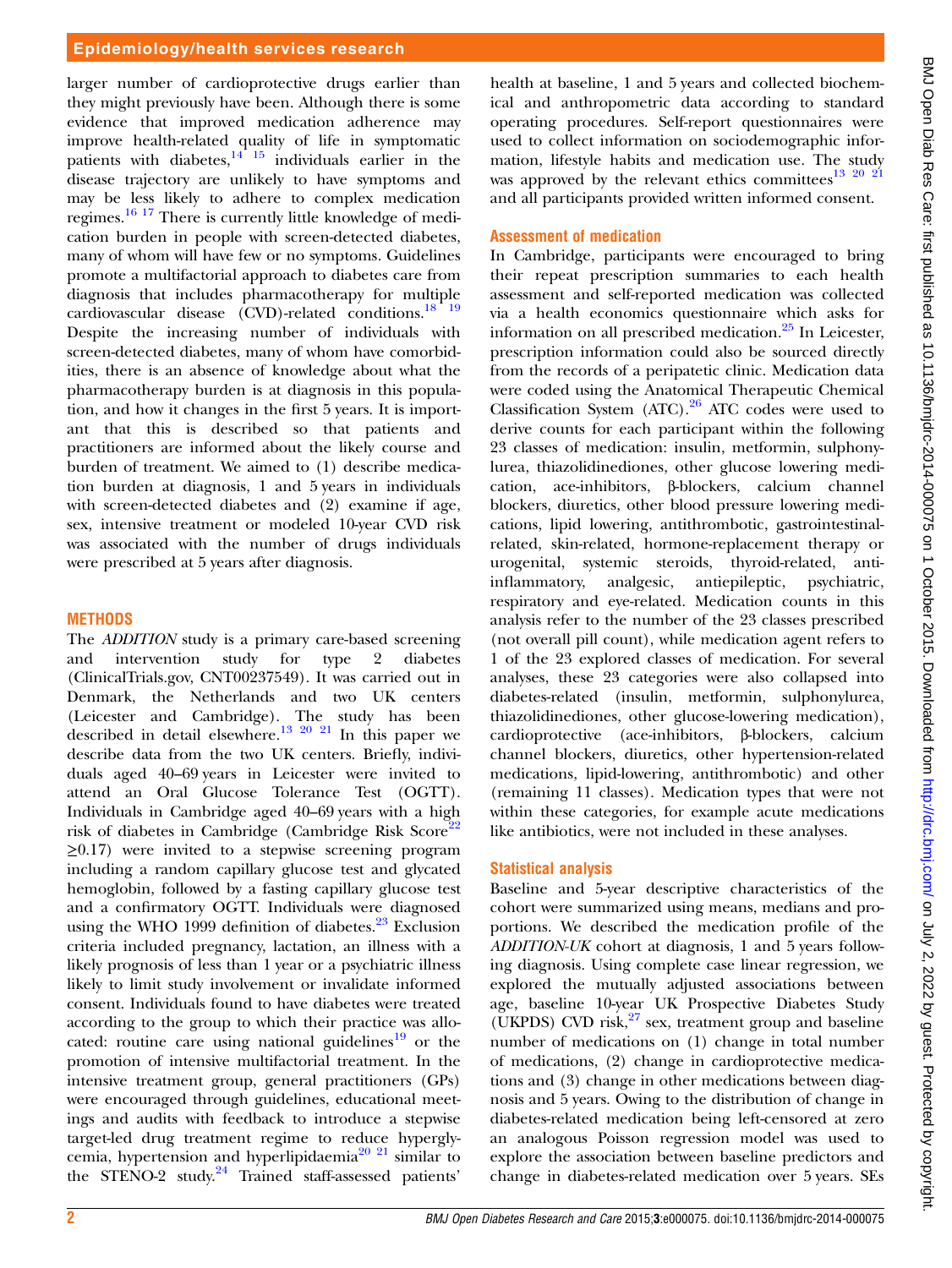were used to adjust for clustering by GP practice in the models. As current guidelines for the treatment of type 2 diabetes are very similar to the protocol used in the intensive treatment arm of ADDITION-UK, and the achieved difference in treatment was small, treatment arms were pooled for the primary analysis.<sup>13</sup> <sup>28</sup> A sensitivity analyze by randomization arm showed little differences relative to overall changes.

In order to characterize missing data, we used logistic regression models to derive the odds of being included in the complete-case analysis, individually adjusted for age, sex, baseline UKPDS 10-year CVD risk, treatment group and 2004 indices of multiple deprivation (IMD). IMD scores were only available for the 867 individuals (86% of the sample) from the Cambridge area, so the association between missing data and socioeconomic status is described using a smaller data set for this sensitivity analysis.

The small differences in the outcome and treatment between routine care and intensive treatment in ADDITION-Europe has been linked to the continual improvement of routine care, most likely accelerated through the introduction of the Diabetes National Service Framework in  $2001$ ,<sup>[29](#page-7-0)</sup> clinical guidelines for targeting blood pressure and lipids in people with diabetes in 2002,<sup>[19](#page-7-0)</sup> and the Quality and Outcomes Framework in 2004.[13 29](#page-7-0) Current guidelines for the treatment of type 2 diabetes are similar to the protocol used in the intensive treatment arm of *ADDITION-UK*.<sup>13-28</sup> As such, while a statistically significant difference in cardioprotective and glucose-lowering drugs is present, absolute differences in the prevalence of medications being reported are small, which is why treatment arms were pooled in this analysis.

Statistical analyses were performed using R 3.0.2 (checkpoint 2014-09-18).

#### RESULTS

At diagnosis, the ADDITION-UK cohort had a mean age of 61 years (SD 7), a median UKPDS 10-year CVD risk of 19% (IQR 13, 27) and 61% were male (tables 1 and [2](#page-3-0)). Of the 1026 individuals in the ADDITION-UK cohort, 1024 (99.8%) had medication data at diagnosis, 1008 (99% of living) at 1 year, and 930 (96% of living) at 5 years. Ten people died before 1 year follow-up, and 59 before 5-year follow-up.

#### Total medication burden

At diagnosis, most individuals reported taking two medications (median 2; IQR 0, 4). This was most commonly a cardioprotective medication (median 1; IQR 0, 3), although some individuals were on more than one noncardioprotective medication at diagnosis (fi[gure 1\)](#page-4-0). One year after diagnosis a median of 3 medications (IQR 0,6) were recorded. At 5 years, individuals were typically prescribed six medications (median 6; IQR 5, 8), which included one diabetes-related medication (median 1; IQR 0, 1), four cardioprotective medications (median 4; IQR 3, 5) and one other medication (median 1; IQR 0, 2).

#### Diabetes-related and cardioprotective medication

After diagnosis, both the variety and number of cardioprotective and diabetes medications increased (fi[gure 2\)](#page-5-0). At 1 year, 23% of individuals were prescribed any type of diabetes medication, which increased to 62% at 5 years. Between diagnosis, 1 and 5 years, the prescription of antihypertensive (55% to 51% to 77%), lipid-lowering (24% to  $48\%$  to  $81\%$ ) and anti-thrombotic  $(20\%$  to  $36\%$ to 54%) medication increased. In this screen-detected population, many individuals reported using no glucose lowering medication at 1 and 5 years (78% and 38%, respectively, fi[gures 1](#page-4-0) and [2](#page-5-0)).

|                                     | 10-year UKPDS<br><b>CVD risk:</b><br><b>Lowest quartile</b><br>5,17 | 10-year UKPDS<br><b>CVD risk:</b><br><b>Highest quartile</b><br>3692 | <b>No CVD</b> | <b>Previous</b><br>$CVD^*$ | <b>Total</b> |  |
|-------------------------------------|---------------------------------------------------------------------|----------------------------------------------------------------------|---------------|----------------------------|--------------|--|
| N <sub>†</sub>                      | 244                                                                 | 244                                                                  | 858           | 106                        | 1026         |  |
| Mean age in years (SD)              | 55.6(7.5)                                                           | 64.2(5.3)                                                            | 60.3(7.5)     | 63.1(5.3)                  | 60.6(7.4)    |  |
| Male %                              | 40%                                                                 | 83%                                                                  | 60%           | 74%                        | 61%          |  |
| White %                             | 80%                                                                 | 98%                                                                  | 93%           | 96%                        | 91%          |  |
| Median 10-year CVD risk (IQR)       | 14(11, 15)                                                          | 47 (40, 56)                                                          | 24(17, 33)    | 45(35, 56)                 | 25(17, 36)   |  |
| Mean BMI $kg/m^2$ (SD)              | 32.8(5.8)                                                           | 33.0(5.8)                                                            | 33.3(5.7)     | 32.9(6.1)                  | 30.8(5.4)    |  |
| Mean $HbA_{1C}$ %                   | 6.6(1.1)                                                            | 8.3(2.2)                                                             | 7.4(1.7)      | 7.1(1.6)                   | 7.3(1.7)     |  |
| Mean $HbA_{1C}$ mmol/mol            | 49 (12)                                                             | 68 (24)                                                              | 57 (19)       | 53(17)                     | 57(18)       |  |
| Mean systolic BP mm Hg (SD)         | 133(16)                                                             | 153(23)                                                              | 143(19)       | 139(22)                    | 146(17)      |  |
| Mean total cholesterol mmol/L (SD)  | 5.2(1.0)                                                            | 5.5(1.3)                                                             | 5.5(1.1)      | 4.6(1.0)                   | 5.6(1.2)     |  |
| Self-reported CVD <sup>*</sup> %    | $1\%$                                                               | 30%                                                                  | $0\%$         | 100%                       | 11%          |  |
| Self-reported high-blood pressure % | 60%                                                                 | 55%                                                                  | 57%           | 68%                        | 59%          |  |
| Self-reported high cholesterol %    | 27%                                                                 | 31%                                                                  | 23%           | 68%                        | 28%          |  |

\*Previous myocardial infarction or stroke.

†Number of participants recruited at diagnosis.

BMI, body mass index; BP, blood pressure; CVD, cardiovascular disease; HbA1c, glycated hemoglobin; UKPDS, UK Prospective Diabetes Study.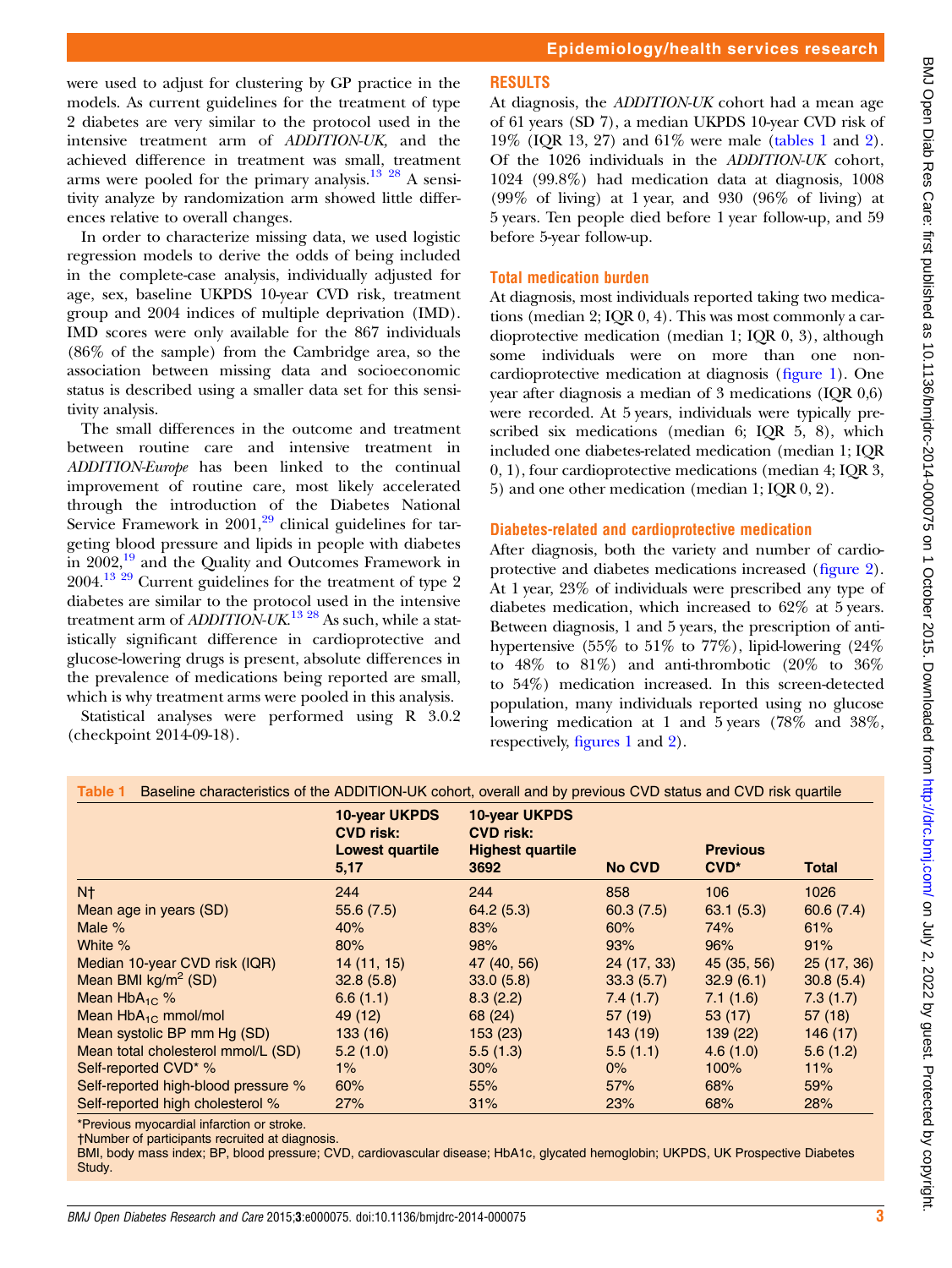<span id="page-3-0"></span>

| Table 2 Association between baseline characteristics at diagnosis and change in medication count between diagnosis and 5 years in the ADDITION-UK cohort |           |                                                       |                |                    |               |                    |                 |                    |
|----------------------------------------------------------------------------------------------------------------------------------------------------------|-----------|-------------------------------------------------------|----------------|--------------------|---------------|--------------------|-----------------|--------------------|
|                                                                                                                                                          | Change in | total                                                 |                | Change in diabetes | Change in CVD |                    | Change in other |                    |
|                                                                                                                                                          |           | medication count                                      | medication     |                    | medication    |                    | medication      |                    |
|                                                                                                                                                          |           | 95% CI                                                | IRR*           | 95% CI             |               | 95% CI             |                 | 95% CI             |
| Number of medications at diagnosis†                                                                                                                      | $-0.49$   | $-0.56$ to $-0.42$                                    |                |                    | $-0.50$       | $-0.56$ to $-0.44$ | $-0.30$         | $-0.37$ to $-0.22$ |
| <b>Vlale</b> gender                                                                                                                                      | $-0.25$   | $-0.57$ to 0.06                                       | $\frac{86}{5}$ | 0.75 to 0.99       | $-0.11$       | $-0.33$ to $0.10$  | 0.12            | $-0.10$ to 0.34    |
| Intensive treatment arm                                                                                                                                  | 0.44      | 0.10 to 0.78                                          | $\frac{1}{4}$  | 1.01 to 1.30       | 0.39          | 0.09 to 0.69       | 0.08            | $-0.30$ to 0.13    |
| Age at diagnosis (years)                                                                                                                                 | $-0.03$   | $-0.05$ to $-0.01$                                    | 0.96           | 0.95 to 0.97       | $-0.02$       | $-0.03$ to $0.002$ | 0.02            | 0.01 to 0.04       |
| Modelling 10-year UKPDS CVD risk (%)                                                                                                                     | 0.04      | 0.02 to 0.05                                          | S.             | 1.01 to 1.03       | 0.02          | 0.01 to 0.03       | 0.00            | $-0.01$ to 0.01    |
| 'IRR, Incidence Rate Ratio from a Poisson regression model; $\beta$ , I                                                                                  |           | Regression coefficient from a linear regression model |                |                    |               |                    |                 |                    |
| tNumber of medications of the medication type that is the dependent variable in that columns regression                                                  |           |                                                       |                |                    |               |                    |                 |                    |
| CVD, cardiovascular disease; UKPDS, UK Prospective Diabetes                                                                                              |           | Study.                                                |                |                    |               |                    |                 |                    |

#### Other medications

At diagnosis, 42% of individuals were prescribed other types of medication, which increased to 62% at 5 years after diabetes diagnosis (fi[gure 2\)](#page-5-0). The most common was for gastrointestinal conditions (13% at diagnosis, and 25% at 5 years). Many individuals also reported antiinflammatory (12% at diagnosis, and 12% at 5 years), analgesic (12% at diagnosis, and 19% at 5 years) and psychotherapy (11% at diagnosis, and 15% at 5 years)-related prescriptions.

#### Association between baseline characteristics and number of prescribed drugs at 5 years

The baseline characteristics associated with an increase in the total number of prescribed drugs between diagnosis and 5 years were a younger age ( $\beta$  –0.03, 95% CI −0.05 to −0.01), a higher baseline modeled 10-year UKPDS CVD risk score (β 0.04, 95% CI 0.04, 95% CI 0.02 to 0.05), randomisation to the intensive treatment arm of the trial (β 0.44, 95% CI 0.01 to 0.78), and being prescribed less medications at diagnosis (β −0.49, 95% CI  $-0.56$  to  $-0.42$ ). Sex was not associated with change in total number of medications. Similarly, the baseline characteristics associated with an increase in cardioprotective medication were a higher 10-year CVD risk (β 0.02, 95% CI 0.01 to 0.02), randomization to the intensive treatment arm (β 0.39, 95% CI 0.09 to 0.69) and being prescribed less medication at baseline (β  $-0.50$ , 95% CI −0.56 to −0.44). An increase in diabetes-related medication was associated with female sex (Incidence Rate Ratio, IRR 0.86, 95% CI 0.75 to 0.99), younger age (years; IRR 0.96, 95% CI 0.95 to 0.97), having a higher baseline 10-year CVD risk (IRR 1.02, 95% CI 1.01 to 1.02) and randomization to the intensive treatment arm (IRR 1.15, 95% CI 0.01 to 1.30).

Compared to individuals with medication data at 5 years, those without medication data were more likely to be female (OR 0.56; 95% CI 0.35 to 0.89), older (1 year; OR 0.97; 0.94 to 0.999), to have had a previous CVD event (OR 0.49; 95% CI 0.29 to 0.90) and to be in the intensive arm of the trial (OR 2.04; 95% CI 1.32 to 3.20). There was no association between loss to follow-up and ethnicity (White vs other; OR 0.77; 95% CI 0.31 to 1.60) or socioeconomic deprivation (1 point IMD 2004 change; OR 0.99; 95% CI 0.97 to 1.02).

#### **DISCUSSION**

In a population of individuals with screen-detected type 2 diabetes, we described the prevalence of diabetesrelated, cardioprotective and other medications at diagnosis, 1 and 5 years post-diagnosis. Many individuals were on medications not related to cardioprotection before diagnosis (42%), and this increased along with a rise in the number of diabetes-related and cardioprotective drugs. At 5 years, individuals were typically prescribed six medications, including one diabetes-related medication, four cardioprotective medications, and one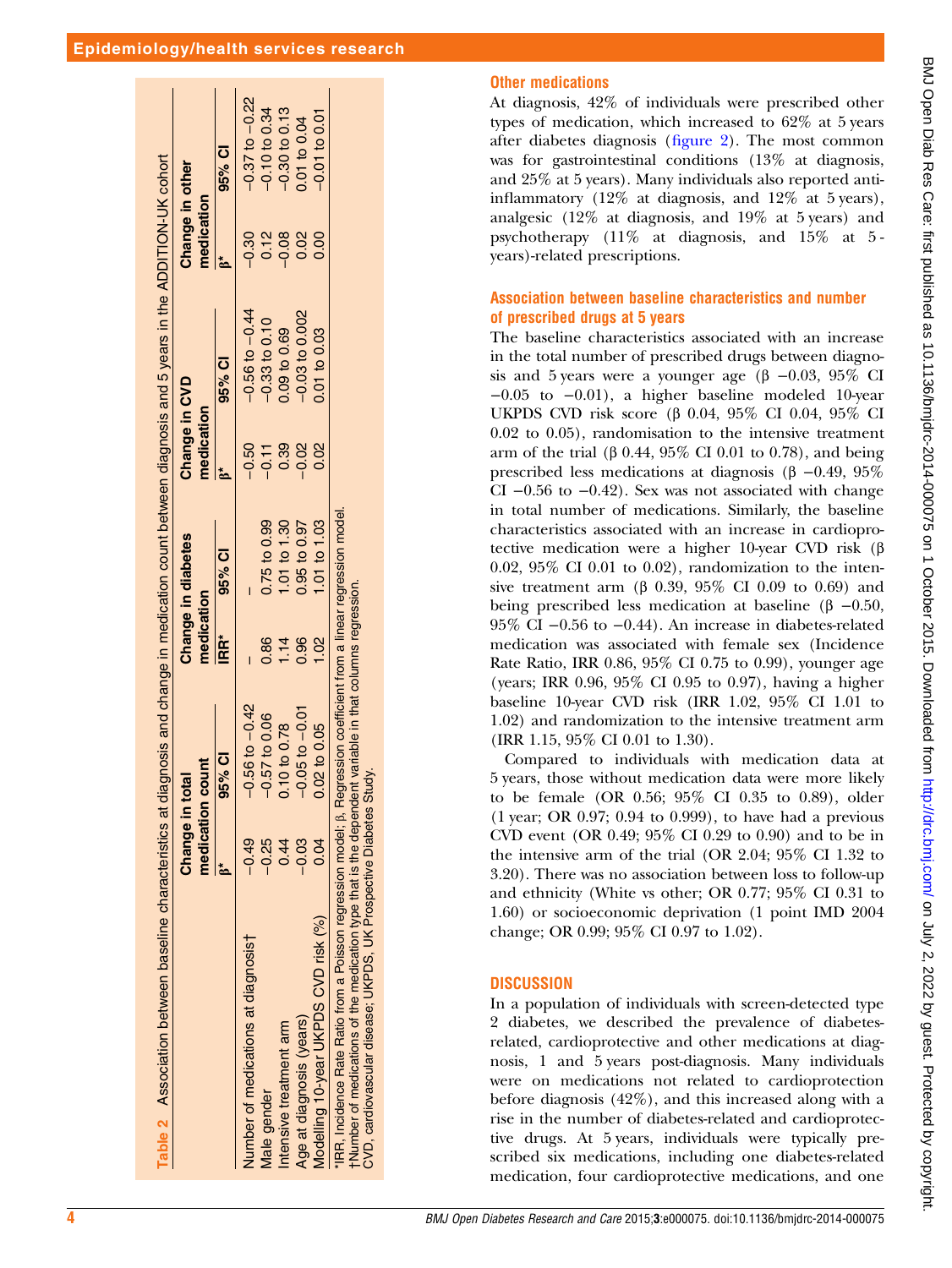<span id="page-4-0"></span>

| <b>Figure 1</b> Proportions of  |
|---------------------------------|
| self-reported medication use in |
| the ADDITION-UK cohort at       |
| diagnosis, 1 and 5 years. COPD, |
| chronic obstructive pulmonary   |
| disease; CVD, cardiovascular    |
| disease; HRT, hormone           |
| replacement therapy.            |

|                                              | At diagnosis (n=1024) | At one year (n=1008) | At five years (n=930) |           |
|----------------------------------------------|-----------------------|----------------------|-----------------------|-----------|
| Any diabetes medication                      | 0.5%                  | 26.7%                | 62.3%                 |           |
| Insulin and analogues                        | $\bullet$ 0           | $\bullet$ 0          | $-1.9%$               |           |
| Metformin                                    | $-0.3\%$              | 24.3%                | 56.6%                 |           |
| Sulphonylureas                               | $\cdot$ 0.1%          | • 3.5%               | $-14.7\%$             |           |
| Thiazolidinediones                           | $.0\%$                | $-2.6%$              | $-7.4%$               |           |
| Other diabetes medications                   | $\cdot$ 0.5%          | $-0.2\%$             | $-1.2\%$              |           |
| Any hypertensive medication                  | 57.7%                 | 60.0%                | 77.1%                 | Percent   |
| <b>ACE</b> inhibitors                        | 25.3%                 | 42.8%                | 63.7%                 |           |
| <b>B</b> blockers                            | $29.1\%$              | $23.0\%$             | 24.3%                 | $\cdot$ 0 |
| Calcium channel blockers                     | $\bullet$ 17.7%       | $-17.0\%$            | 27.6%                 | • 20%     |
| <b>Diuretics</b>                             | 32.8%                 | 25.8%                | 31.5%                 | 40%       |
| Other anti-hypertensives                     | $-3.9\%$ %            | $-4.7%$              | $-7.7\%$              |           |
| Lipid lowering medication                    | 24.2%                 | 56.9%                | 81.1%                 | 60%       |
| Anti-thrombotic                              | 21.2%                 | 42.8%                | 53.8%                 |           |
| Any non-CVD or diabetes medications          | 46.4%                 | •41.1%               | 61.8%                 | 80%       |
| Gastro-intestinal conditions                 | $-14.8%$              | • 12.8%              | 25.3%                 |           |
| Skin conditions                              | $-1.0\%$              | $-2.0%$              | $-4.9%$               |           |
| HRT and/or urological conditions             | $6.2\%$               | $-5.1\%$             | $9.0\%$               |           |
| Systemic steriods                            | $-1.4\%$              | $-1.9%$              | $-3.2%$               |           |
| Thryroid conditions                          | $-4.6%$               | $-5.8%$              | $• 8.2\%$             |           |
| Anti-inflammatory                            | $• 13.5\%$            | • 12.5%              | $-12.3%$              |           |
| Analgesic                                    | $-14.1%$              | $-12.0%$             | • 18.9%               |           |
| Anti-epileptic                               | $-1.3%$               | $-1.1%$              | $-3.3%$               |           |
| Psycholeptics, psychoanaleptics, and related | $-11.8%$              | $-10.5%$             | 14.8%                 |           |
| Asthma and COPD                              | $9.1\%$               | $-7.3%$              | 9.5%                  |           |
| Opthalmogical                                | $-0.9\%$              | $-1.1\%$             | $-3.4%$               |           |

other medication. This suggests that there is a significant degree of multimorbidity and polypharmacy present in individuals with screen-detected diabetes. Following diagnosis, individuals were more likely to be prescribed diabetes-related medication if they were younger, female, had a high modeled CVD and if they were randomized to the intensive treatment arm of the trial. Younger individuals being prescribed more total and diabetes medication in the 5 years after diagnosis is in line with previous literature that identified those with early diabetes as having worse glycaemic control elevated and CVD risk factors. $30$  In older individuals, the balance between treatment benefits and harm may also become less clear, which could also lead to the identified association. Higher modeled CVD risk at baseline was associated with a greater increase in cardioprotective medication, but not an increase in other medications. As recommended in national guidelines, our results suggest that the treatment of diabetes was influenced by the underlying risk of CVD.

This is the first description of total medication burden in a large cohort of individuals with screen-detected diabetes over 5 years of follow-up. In a subset of the Dutch Hoorn Study, among 195 individuals with screen-detected diabetes, 45% were taking blood-pressure lowering medication and 20% were taking lipid-lowering medication at diagnosis.<sup>[31](#page-7-0)</sup> In *ADDITION-UK* at diagnosis, 55% of individuals were taking blood pressure-lowering medication, and 24% lipid-lowering medication, in agreement with the results of the Hoorn screening subsample. In a

separate publication from the Hoorn study, 2 weeks after diagnosis 24% of the screen-detected and 78% of the clinically detected individuals were prescribed oral glucose-lowering medication.[32](#page-7-0) The step-wise screening program carried out in ADDITION-Cambridge used the Cambridge Risk Score to identify those at the highest risk of undiagnosed diabetes.[22](#page-7-0) This score includes blood pressure medication as a variable, which may have led to an overestimate in the number of individuals taking antihypertensive medication in this sample. In 2005–2006, in an American population with long-standing diabetes, 90% of the population were taking glucose-lowering medications, 78% were taking antihypertensives and 26% were on statins.<sup>[33](#page-7-0)</sup> This contrasts with ADDITION-UK, where glucose-lowering medications were less common  $(62\% , at 5 \text{ years})$ , and statins were more common  $(54\%,$ at 5 years). Statin use was the pharmacotherapy that differed by the greatest margin between arms of the ADDITION-UK trial (47% for routine care vs 60% after the promotion of intensive care, at 5 years). Our results suggest that the promotion of statin use is the most readily accepted treatment after diagnosis compared to the introduction of glucose-lowering treatment. In ADDITION-Europe, we have previously demonstrated that individuals with the worst cardiometabolic health at diagnosis were the most likely to be prescribed glucose, blood pressure and lipid lowering medication, and also were likely to achieve the greatest reductions in individual CVD risk factors over the 5 years immediately after diagnosis.<sup>[34](#page-7-0)</sup>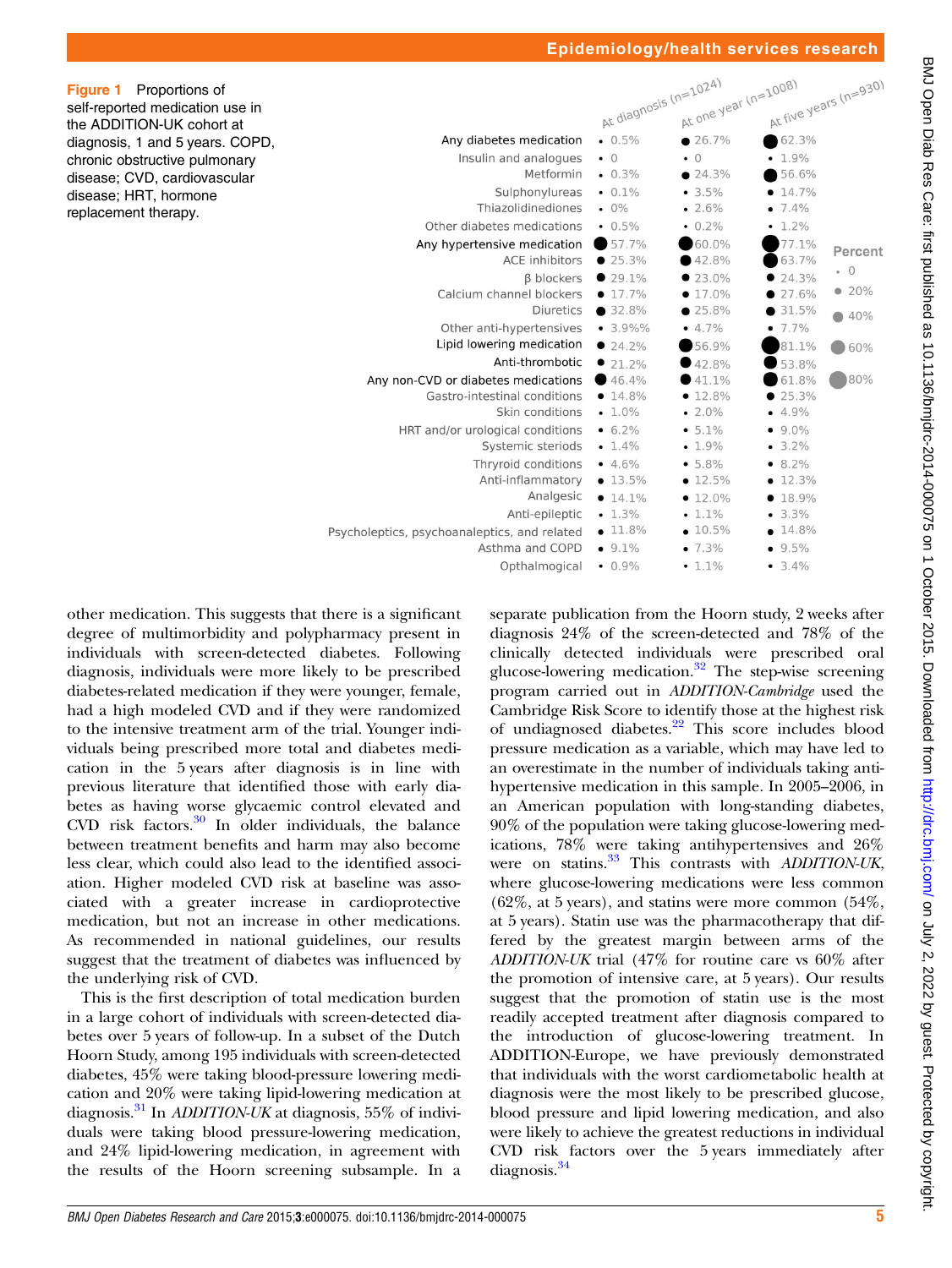<span id="page-5-0"></span>

| Epidemiology/health services research                                                                                                       |                                                                                           |              |                       |         |                                                                                      |  |
|---------------------------------------------------------------------------------------------------------------------------------------------|-------------------------------------------------------------------------------------------|--------------|-----------------------|---------|--------------------------------------------------------------------------------------|--|
| Figure 2 Count of medication<br>types reported in the<br>ADDITION-UK cohort at<br>diagnosis, 1 and 5 years. CVD,<br>cardiovascular disease. |                                                                                           |              | Number of medications |         |                                                                                      |  |
|                                                                                                                                             | Medication                                                                                | Time point   |                       |         | Mean (SD) Median (IQR) Box plot of medication count                                  |  |
|                                                                                                                                             | At diagnosis<br><b>Medication burden</b>                                                  |              | 2.7(2.6)              | 2(0, 4) |                                                                                      |  |
|                                                                                                                                             | Total number of diabetes, One year<br>CVD or other medications                            |              | 3.4(3.3)              | 3(0, 6) |                                                                                      |  |
|                                                                                                                                             |                                                                                           | Five years   | 6.3(2.7)              | 6(5, 8) |                                                                                      |  |
|                                                                                                                                             |                                                                                           |              |                       |         | $\Omega$<br>5<br>10<br>15                                                            |  |
|                                                                                                                                             |                                                                                           | At diagnosis | $<0.1$ ( $< 0.1$ )    | 0(0, 0) | $\partial \sigma$                                                                    |  |
|                                                                                                                                             | Diabetes medication<br>Medications for glucose<br>control and diabetes                    | One year     | 0.3(0.5)              | 0(0, 0) | $_{\rm o}^{\rm o}$ $_{\rm o}$                                                        |  |
|                                                                                                                                             |                                                                                           | Five years   | 0.8(0.8)              | 1(0, 1) | $^{86}_{80}$ %                                                                       |  |
|                                                                                                                                             |                                                                                           |              |                       |         | $\overline{2}$<br>$\overline{3}$<br>$\overline{0}$<br>$\mathbf{1}$<br>$\overline{4}$ |  |
|                                                                                                                                             | <b>CVD</b> medication<br>Medications for lowering One year<br>CVD risk (and risk factors) | At diagnosis | 1.7(1.9)              | 1(0, 3) |                                                                                      |  |
|                                                                                                                                             |                                                                                           |              | 2.3(2.3)              | 2(0, 4) |                                                                                      |  |
|                                                                                                                                             |                                                                                           | Five years   | 3.8(1.8)              | 4(3, 5) |                                                                                      |  |
|                                                                                                                                             |                                                                                           |              |                       |         | $\Omega$<br>$\overline{2}$<br>6<br>8<br>4                                            |  |
|                                                                                                                                             |                                                                                           | At diagnosis | 1.0(1.6)              | 0(0, 2) |                                                                                      |  |
|                                                                                                                                             | Other medications<br>Other medications as<br>defined in the methods                       | One year     | 0.8(1.6)              | 0(0, 1) |                                                                                      |  |
|                                                                                                                                             |                                                                                           | Five years   | 1.6(1.9)              | 1(0, 2) |                                                                                      |  |
|                                                                                                                                             |                                                                                           |              |                       |         | 10<br>$\Omega$<br>$\overline{2}$<br>$\overline{4}$<br>$\,$ 6 $\,$<br>8<br>12         |  |

Previous literature has noted that the prescription of cardioprotective medication often lags behind glucoselowering medication, suggesting a disproportionate emphasis on controlling glucose over CVD risk reduction.[33 35](#page-7-0) In both arms of ADDITION-UK, use of antihypertensive and lipid-lowering medication was reported by around four-fifths of the participants (77% and 81%, respectively), and glucose-lowering and aspirin use was reported for three-fifths of the population (62% and 54%, respectively). Our results suggest that the prescription of cardioprotective medication did not lag behind that of glucose-lowering. Conversely, 20% of individuals were on metformin at 1 year, and 57% at 5 years, despite metformin being recommended as a first line glucoselowering medication, and immediate initiation being recommended by National Institute for Health and Care Excellence if overweight or non-responsive to lifestyle interventions.[19](#page-7-0) Variation in treatment could be a positive indicator of patient-centered care or a deficit between patient need and prescribed medication. More detailed knowledge on the circumstances around

treatment choices in screen-detected populations would help inform whether the prescription of cardioprotective and glucose-lowering medication should be higher in this population, or that the proportions prescribed medications in this study represent adequate care in relation to GP and patient needs and priorities. An increase in diabetes medication from diagnosis to 5 years was associated with being female, younger, having a GP who was in the trial arm promoted to treat intensively and having a higher baseline risk of a CVD event. In the Hoorn study, 2 weeks after screen-detected diabetes diagnosis, 24% of the population were taking glucose-lowering medication.[32](#page-7-0) While previous literature suggests there is no association between the prescription of diabetes-related medication and gender.<sup>36</sup><sup>3</sup>

#### Strengths and limitations

ADDITION-UK is a large cohort (n=1026) with consistency in outcome measurement and little loss to follow-up in individuals prescription histories (4% at 5 years). ADDITION-UK (91% white ethnicity) was less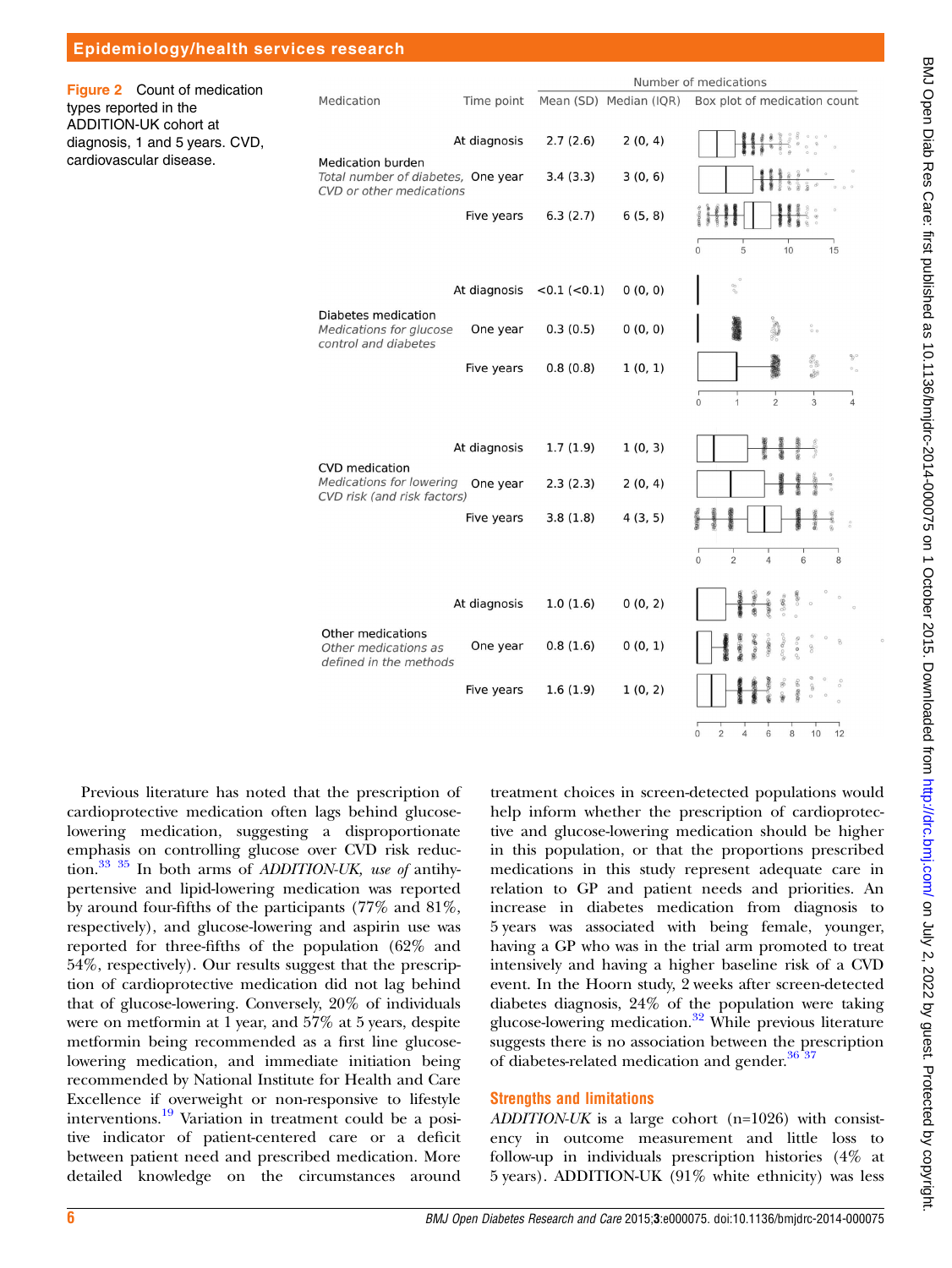<span id="page-6-0"></span>diverse than the UKPDS  $(81\%$  white ethnicity),  $38$  which may limit generalisability. However, ADDITION-UK remains the only study able to characterize medication changes after screen-detected diabetes diagnosis while receiving contemporary diabetes care. This analysis uses prescribed medications, which is likely to be an over count of the redeemed and consumed prevalence. Some medications may also be available without a prescription. Accuracy of medication data was improved by encouraging participants to bring repeat prescriptions to the health assessment, the use of a health economics questionnaire $^{25}$  $^{25}$  $^{25}$  and cross-referencing GP records to collect medication data. For the secondary analysis of change in medications, our analysis assumes that a change from zero to one medication is directly comparable to a change from four to five, or two to one. Medication was coded into 23 classes, but anti-infectives, antiparasitics and antineoplastic medications (as defined by the ATC) were not included as they were acute (eg, infections) or rare (eg, cancer). As this study collected snapshots of medication use at baseline, 1 and 5 years after diagnosis, we are not able to give accurate prevalences for acutely prescribed medications. The number of medical agents was chosen over the raw pill count as some medications can be taken as 'combination' pills, or can be split across multiple doses. This could unduly increase the impact of some medications that are taken multiple times a day on the final medication count. There is also likely to be less agreement between the doctor prescribed treatments and daily pill count, compared to reported types of medical agent, as pill count includes both agent and information on frequency and method of dose. Information on non-CVD-related comorbidities that may influence medication was not collected. This analysis remains primarily descriptive, and does not directly assess the relationship between changes in cardiometabolic health and pharmacotherapy. This analysis is unable to describe the pharmacotherapy of individuals that died during follow-up, and it is likely that if medication at the time of death was available, it would introduce greater heterogeneity to this analysis. There was no association between loss to follow-up and change in medication, although this analysis was limited to the subsample of Cambridge participants (86% of the sample) due to the IMD scores not being available for all centers.

Individuals with screen-detected diabetes are often taking multiple medications before diagnosis, despite being identified early in the diabetes disease trajectory. This includes both cardioprotective medications, and other medications including; gastrointestinal, antiinflammatories, analgesics and psychiatric/neurological medications. After diagnosis, GPs and patients appear to adopt pharmacological strategies that target both CVD risk reduction and glycemia, providing evidence against concerns of over-prioritizing glycemic targets. The increased prescription of cardioprotective medication was associated with higher baseline CVD risk, indicating an association between need and care. While this result is promising, it remains unclear if the prescription rates of glycemic and cardioprotective medication in this population with elevated cardiovascular risk reflect individualized treatment based on patient led priorities or a deficit in the application of pharmacological intervention.

Contributors RKS, MJD, DW, KK and SJG were involved in designing and implementing the ADDITION trial. All authors viewed and commented on the analysis plan and draft manuscripts of this post hoc analysis of the ADDITION trial. RKS, JAB and SJG reviewed the model results and wrote the first draft and JAB implemented the analysis strategy agreed on by all authors. All authors approve of the content of this manuscript.

Funding This study was supported by the Welcome Trust (grant number G061895), the Medical Research Council (Grant numbers G0001164 and MC\_UU\_12015/4) and the National Institute for Health Research (Grant number RP-PG-0606-1259).

Competing interests MJD has acted as consultant, advisory board member and speaker for Novo Nordisk, Sanofi-Aventis, Lilly, Merck Sharp & Dohme, Boehringer Ingelheim, AstraZeneca and Janssen and as a speaker for Mitsubishi Tanabe Pharma Corporation. She has received grants in support of investigator and investigator-initiated trials from Novo Nordisk, Sanofi-Aventis and Lilly. SJG reports non-financial support from Bio-Rad, during the conduct of the study; personal fees from Eli Lilly, outside the submitted work. KK has received funds for research, honoraria for speaking at meetings and served on Advisory Boards for Astra Zeneca, Eli Lily, Novartis, Pfizer, Sanofi Aventis, MSD and Novo Nordisk, Janssen, BI. DW has received funds for research and honoraria for speaking at meetings for Sanofi Aventis, MSD and Novo Nordisk. GL began a job at Roche after the conclusion of this research project and her position as a Career Development Fellow at the MRC.

Ethics approval Ethical approval was obtained from the Cambridge (ref:01/ 063), Huntingdonshire (ref:00/609), Peterbor- ough and Fenland (ref:P01/95), West Essex (ref:1511-0103), North and Mid Essex (ref:MH395 MREC02/5/54), West Suffolk (ref:03/002), and Hertfordshire and Bed- fordshire (ref:EC03623) Local Research Ethics Commit- tees, and the Eastern Multi-Centre Research Ethics Committee (ref:02/5/54).

Provenance and peer review Not commissioned; externally peer reviewed.

Data sharing statement The MRC Epidemiology Unit welcomes proposals for projects and aim to make our data as widely available as possible while safeguarding the privacy of our participants, protecting confidential data and maintaining the reputations of our studies and participants. The Data Sharing web portal at<http://epi-meta.medschl.cam.ac.uk> has a list and detailed description of all variables that were collected in this study, as well as many other studies conducted by this research unit, and via this portal external researchers can submit an application to undertake an analysis using the data from this study.

**Open Access** This is an Open Access article distributed in accordance with the terms of the Creative Commons Attribution (CC BY 4.0) license, which permits others to distribute, remix, adapt and build upon this work, for commercial use, provided the original work is properly cited. See: [http://](http://creativecommons.org/licenses/by/4.0/) [creativecommons.org/licenses/by/4.0/](http://creativecommons.org/licenses/by/4.0/)

#### REFERENCES

- 1. Odegard PS, Capoccia K. Medication taking and diabetes: a systematic review of the literature. Diabetes Educ 2007;33:1014–29; discussion 1030–1.
- 2. Piette JD, Heisler M, Wagner TH. Problems paying out-of-pocket medication costs among older adults with diabetes. Diabetes Care 2004;27:384–91.
- 3. Farmer A, Hardeman W, Hughes D, et al. An explanatory randomised controlled trial of a nurse-led, consultation-based intervention to support patients with adherence to taking glucose lowering medication for type 2 diabetes. BMC Fam Pract 2012;13:30.